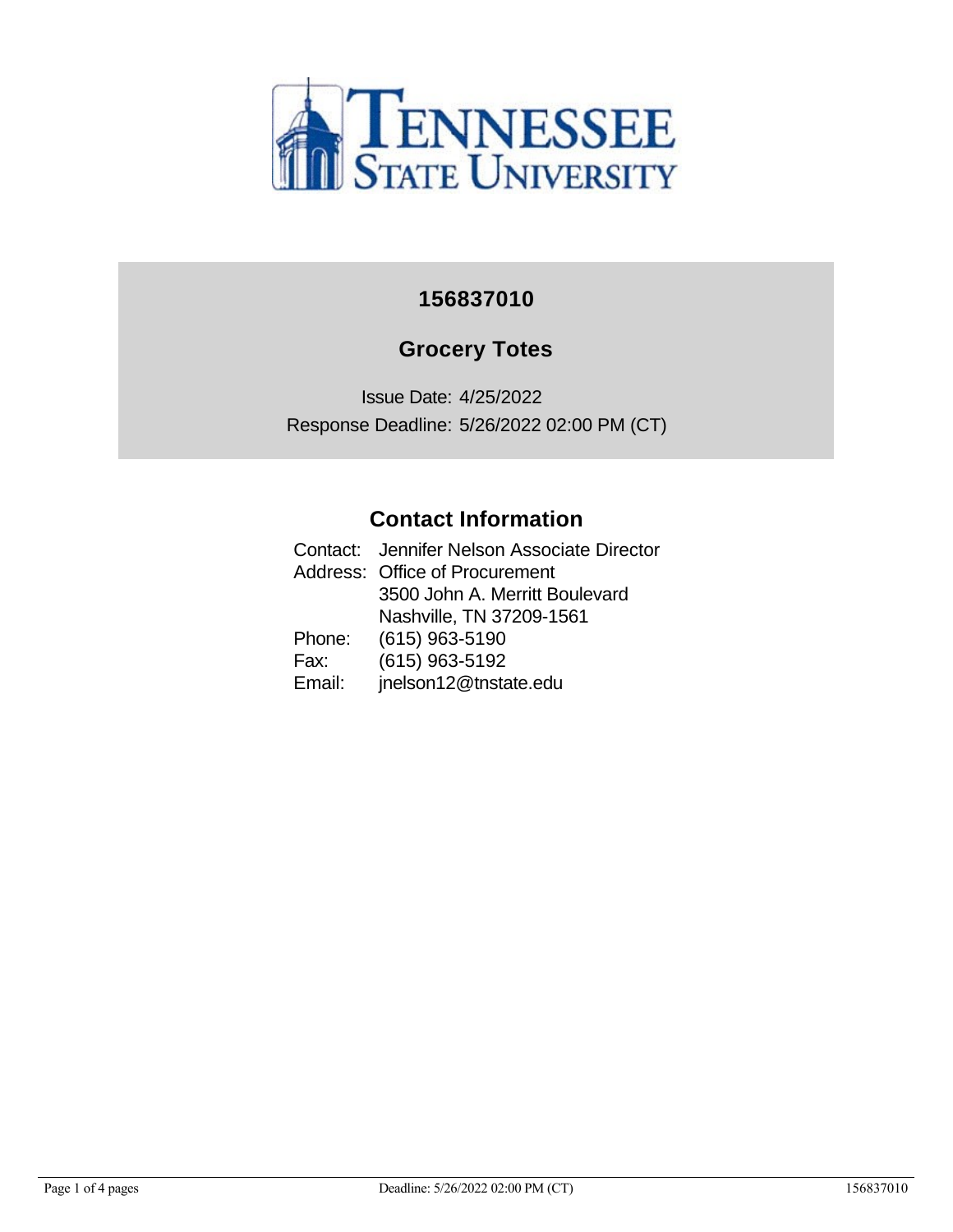## **Event Information**

Number: 156837010 Title: Grocery Totes Type: Request For Quotation Issue Date: 4/25/2022 Response Deadline: 5/26/2022 02:00 PM (CT)

#### **Ship To Information**

|                                            | Contact: Carlton Burton     |  |
|--------------------------------------------|-----------------------------|--|
| <b>Address: Central Receiving Facility</b> |                             |  |
|                                            | 3500 John A. Merritt Blvd.  |  |
|                                            | Nashville, TN 37209-1561    |  |
|                                            | Phone: (615) 963-5199       |  |
|                                            | Email: cburto13@tnstate.edu |  |
|                                            |                             |  |

### **Billing Information**

Contact: Franchetta Miller Address: Attn: Accounts Payable 3500 John A. Merritt Blvd. Nashville, TN 37209-1561 Phone: (615) 963-4925 Fax: (615) 963-7609

#### **Bid Lines**

|                | imprint                | Riptide 80 GSM Grocery Non-Woven Tote #3031 (13"x15"x10") in Royal Blue with One Color, One Location   |               |                                                    |
|----------------|------------------------|--------------------------------------------------------------------------------------------------------|---------------|----------------------------------------------------|
|                |                        | Quantity: 2000 UOM: EA                                                                                 | Price: $ $ \$ | Total: $\sqrt{$}$                                  |
|                | <b>Supplier Notes:</b> |                                                                                                        |               | No bid                                             |
|                |                        |                                                                                                        |               | Alternate specification<br>(Attach separate sheet) |
|                |                        |                                                                                                        |               | Additional notes<br>(Attach separate sheet)        |
| 2 <sup>2</sup> |                        |                                                                                                        |               |                                                    |
|                | imprint                | 80 GSM Insulated Large Non-Woven Grocery tote (13"x15"x10") in Royal Blue with One Color, One Location |               |                                                    |
|                |                        | Quantity: 2000 UOM: EA                                                                                 | Price: $ $ \$ | Total: $\frac{1}{3}$                               |
|                | <b>Supplier Notes:</b> |                                                                                                        |               | No bid                                             |
|                |                        |                                                                                                        |               | Alternate specification                            |
|                |                        |                                                                                                        |               | (Attach separate sheet)<br>Additional notes        |
|                |                        |                                                                                                        |               | (Attach separate sheet)                            |
| 3 <sup>5</sup> | Set Up Costs           |                                                                                                        |               |                                                    |
|                |                        |                                                                                                        | Price: $ $ \$ | Total: $\sqrt{$}$                                  |
|                | <b>Supplier Notes:</b> |                                                                                                        |               | No bid                                             |
|                |                        |                                                                                                        |               | Additional notes                                   |
|                |                        |                                                                                                        |               | (Attach separate sheet)                            |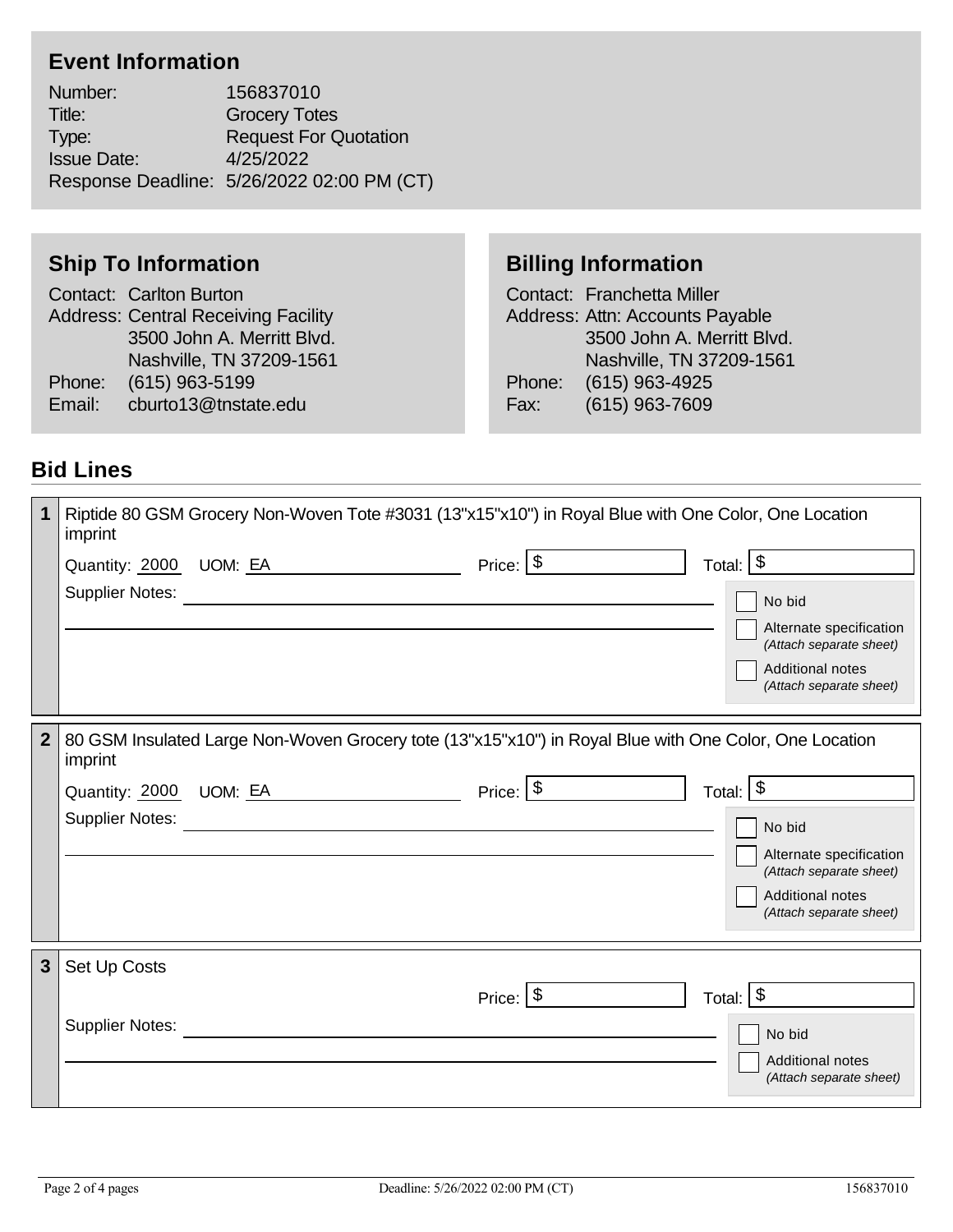| <b>Proof Costs</b><br>4 <sup>1</sup> |                                                           |
|--------------------------------------|-----------------------------------------------------------|
|                                      | \$<br>Price: $\sqrt{$}$<br>Total:                         |
| <b>Supplier Notes:</b>               | No bid                                                    |
|                                      | <b>Additional notes</b>                                   |
|                                      | (Attach separate sheet)                                   |
| 5 <sup>1</sup>                       |                                                           |
|                                      | $\boldsymbol{\mathsf{\$}}$<br>Price: $\sqrt{$}$<br>Total: |
| <b>Supplier Notes:</b>               | No bid                                                    |
|                                      | Additional notes                                          |
|                                      | (Attach separate sheet)                                   |
|                                      | <b>Freight Costs</b>                                      |